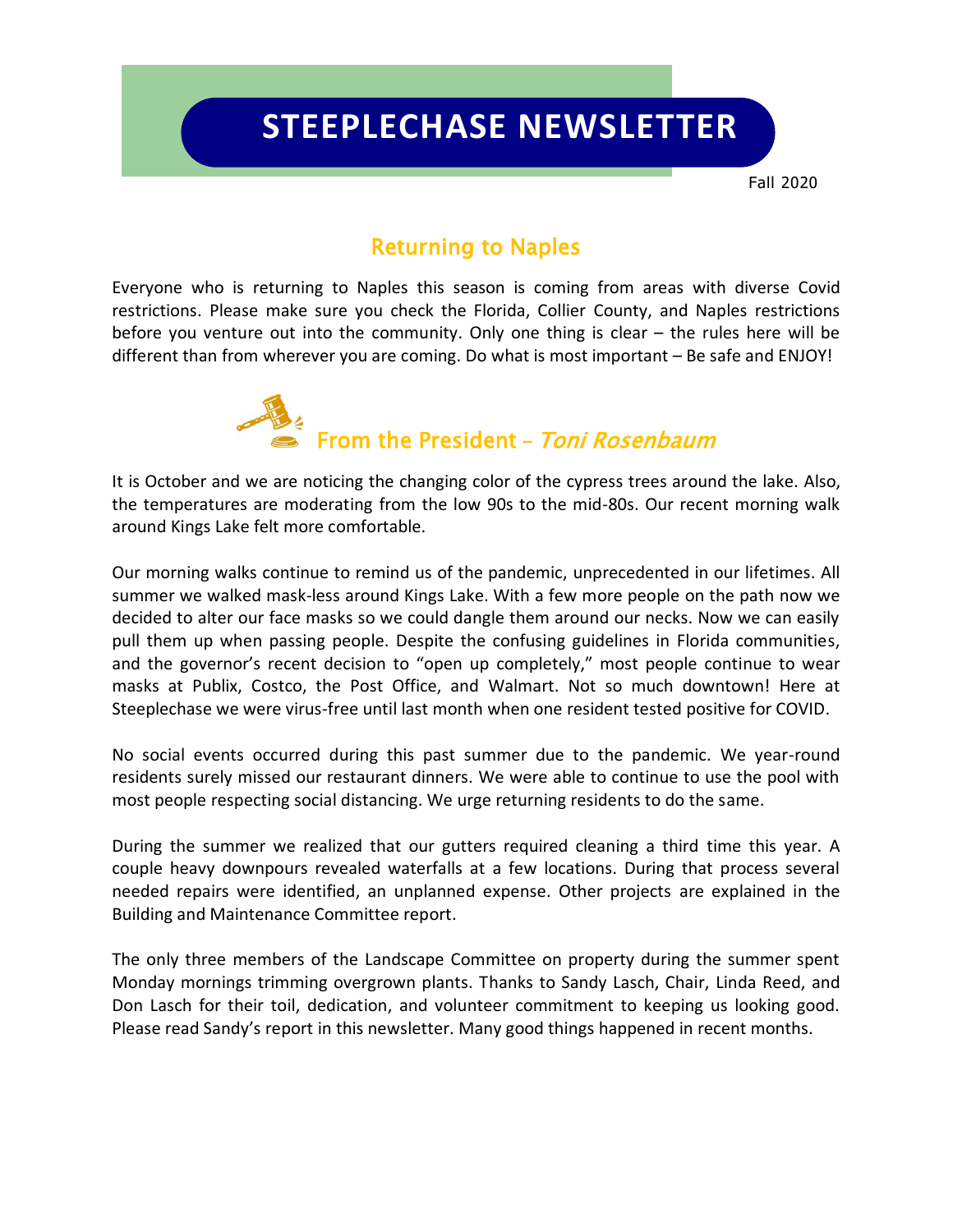In October, the Board will meet with Guardian Property Management to develop our budget for 2021. We continue to have some spending constraints due to increased costs of contracts, like pool maintenance. The Treasurer's Report in this newsletter has more financial information. In February, two seats on the Board will expire. Jon Foerster, our Treasurer, has agreed to run for a second two-year term. Glenda Childs is stepping down. Please consider running for a seat on the Board.

I have already heard from several seasonal neighbors and renters who are not returning to Steeplechase this winter. We will miss you, but health and safety first! Others are about to return to Steeplechase beginning this month. As you travel, be safe and take all recommended precautions.

*Toni Rosenbaum, President, Board of Directors, [amr9@cornell.edu](mailto:amr9@cornell.edu), 239-234-6017*

#### From the Treasurer **–** Jon Foerster

At risk of sounding like a broken record, I think it is important for Association members to expect an increase in quarterly fees for the 2021 budget year. The maintenance needs of our aging community infrastructure are requiring significant interventions that are growing faster than the budget. Through August, we are already \$6,000 over budget for the entire year in building maintenance. In addition to the things we can plan for each year, such as pressure washing and gutter cleaning, we need to be putting aside more funds for the unexpected emergencies. This year alone we've had leaking roofs, sewer line problems, gutter repairs and more. The maintenance of our buildings should remain our highest priority as we protect the value of our property.

The bright spot in our budget has been the incredible diligence of the Landscape Committee and the members' work to keep our community beautiful while staying on a tight budget. I know it has been difficult for all the folks who care deeply about our community aesthetic, but I feel like we've turned a corner in balancing needs and funds. Kudos to that team.

The pool team has also done well in keeping expenses controlled. That is an area where unexpected expenses can get out of control quickly, and they have stayed on top of things! In all other aspects of our budget we are doing well. So far, our utilities and insurance are slightly below our expected costs and our administrative fees are on budget.

On the revenue side, thankfully we've not seen any delinquencies for the first time since I've been Treasurer. All unit owners are paying maintenance fees on time and in full. This is greatly appreciated, especially during a time of economic uncertainty because of the COVID pandemic.

> Board members Toni Rosenbaum (President), Glenda Childs (Secretary & Director), Bo Duplinsky (Director), Jon Foerster (Director & Treasurer), Dee Hook (Vice President & Director)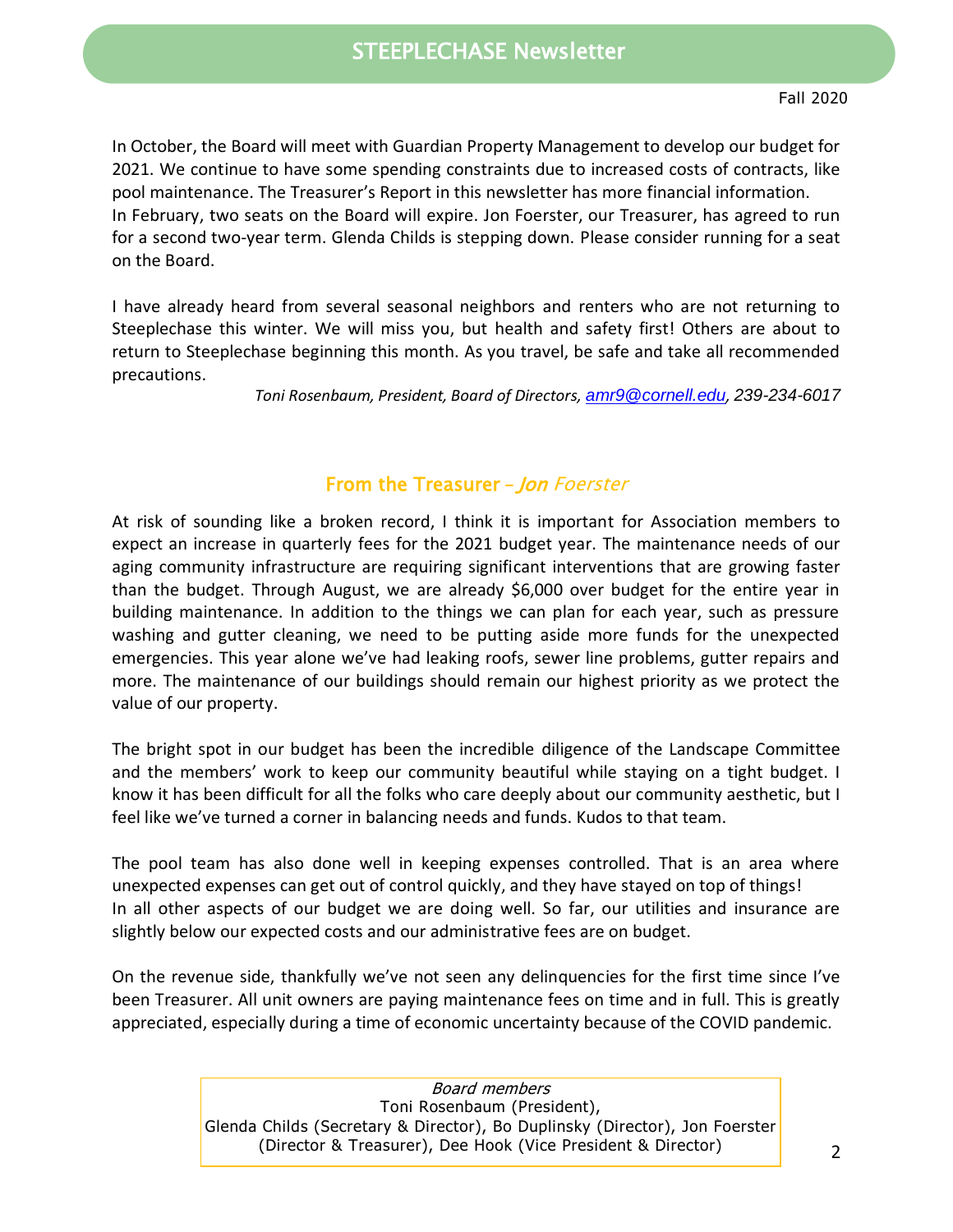### STEEPLECHASE Newsletter

# Board meetings

Our first Board meeting using the Zoom conference application was held on September 25. This proved to be an efficient and safe way for all residents to participate. The meeting minutes are posted on our Website.



Meetings for the remainder of 2020 are posted on the bulletin board and the Website. Everyone is encouraged to attend the meetings. The upcoming meetings are:

> October 27, 2020 November 24, 2020 (Budget Adoption) December 15, 2020 January 26, 2021 February 23, 2021 (Annual Meeting)

Until further notice, because of Covid-19, the meetings will be held via Zoom rather than in person.

Also: October 30, 2020 (Budget workshop with Guardian)



## New Residents

Please welcome new owners Martha and Joe Duffy, I-101, and Richard Atkin, J-102. We hope we did not miss anyone!

# Building and Maintenance Committee

Under the Board's direction, focus was on categories: safety, asset preservation, and cleanliness.

#### **Safety**

#### **Tripping Hazards**

In the 4th quarter, walkways and driveways on the property will be surveyed for possible tripping hazards, and those areas ground to acceptable standards or the concrete replaced. This past season large areas of concrete were replaced, including 2 driveways, which significantly exceeded budget.

As routine maintenance, all sidewalks and driveways will be power washed using a chlorine solution to remove any mold that could cause slipping or respiratory concerns.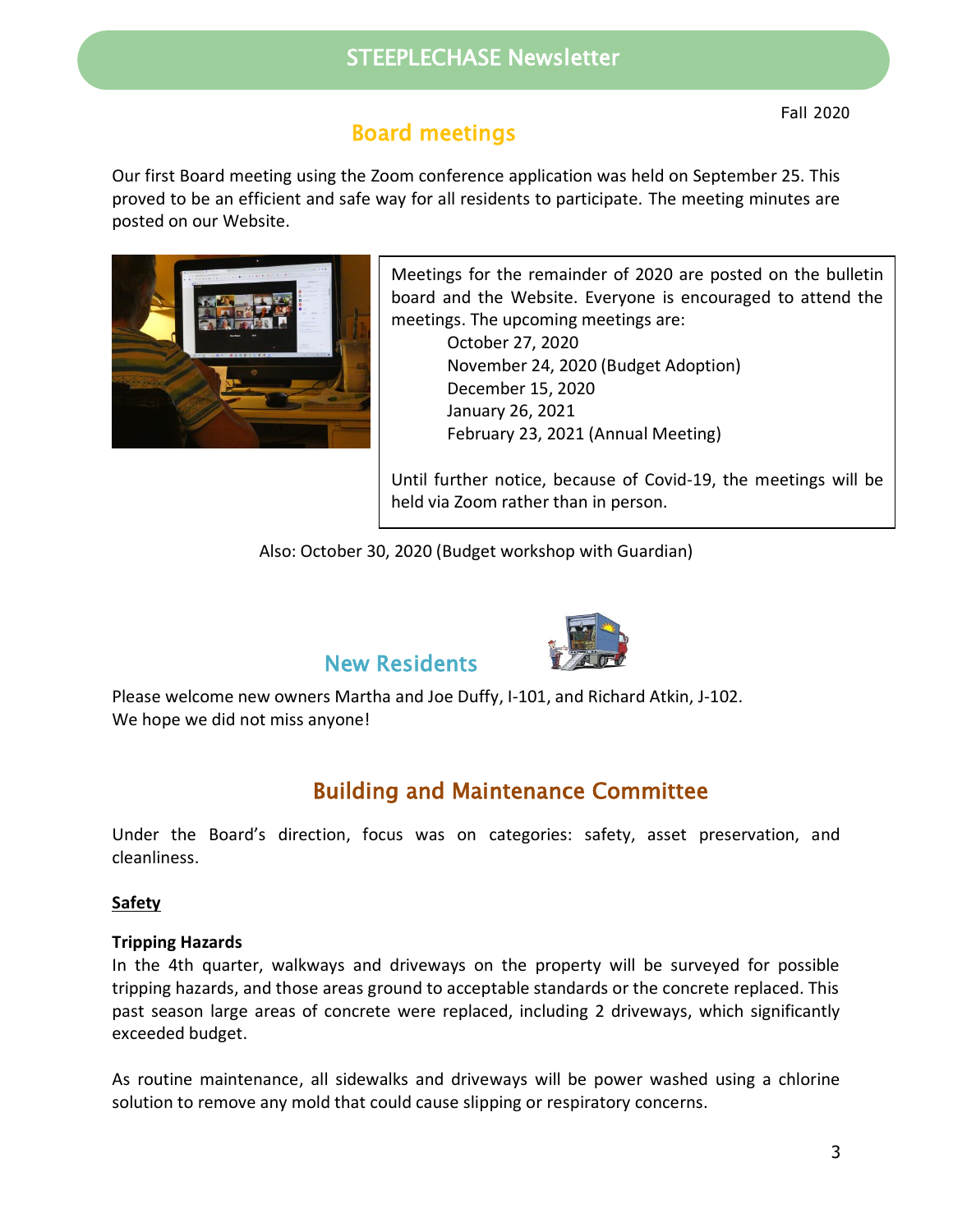### STEEPLECHASE Newsletter

#### **Dryer Vent Cleaning**

Dryer vent cleaning was completed as part of our two-year cycle.

#### **Maintenance of High-Risk Components**

It is strongly recommended that all owners periodically review our documents on this subject found under Forms, on the Steeplechase Website. Some smoke detectors and water heaters that are over 10 years old should be replaced. These items affect the safety of all of us. If an owner cannot identify the replacement dates, have a qualified service person assist or notify a Building & Maintenance Committee member.

#### **Asset Preservation**

#### **Sewer Lines**

Sewer lines were videoed and hydro-jetted in December 2014. At that time, there were no breaks or root obstructions, but the video showed many lines had bellies (due to earth movement) that could be traps for blockage. Hydro-jetting was done on all lines at that time.

In May 2020, a contractor was hired to video all lines and found 8 lines had organic build-up; these were hydro jetted to prevent blockage. Four areas were found to have line breakage and required digging and repairing. Blockage due to bellies will require routine maintenance (hydrojetting) that needs to be in the budget.

#### **Roof gutter cleaning**

Gutters and downspouts were cleaned three times this past year due to an exceptional year for leaves and pine needles. Several areas required repair to both downspouts and gutters.

#### **Garage doors & entrance doors**

As part of the Steeplechase painting project by EBG, 24 garage doors were recommended to have major repairs at \$450 each, which was declined. A survey of all garage doors for damage was done by the Maintenance Committee, which found a total of 49 doors that should be replaced/repaired which will be addressed by the Board in the Fall. Doors are the owner's responsibility. Likewise, 9 entrance doors are in need of repair/replacement.

#### **Screen Replacement**

A survey was done in April to list all window screens and lanai screens that are worn or damaged. The Board will notify owners to have them replaced at owner's expense.

#### **Cleanliness**

Each year rust stains are identified on buildings and the fence and we contract to have areas cleaned. Rust builds up over time from irrigation system overspray, which is heavy in iron. Cleaning needs to be done annually to keep property in pristine condition.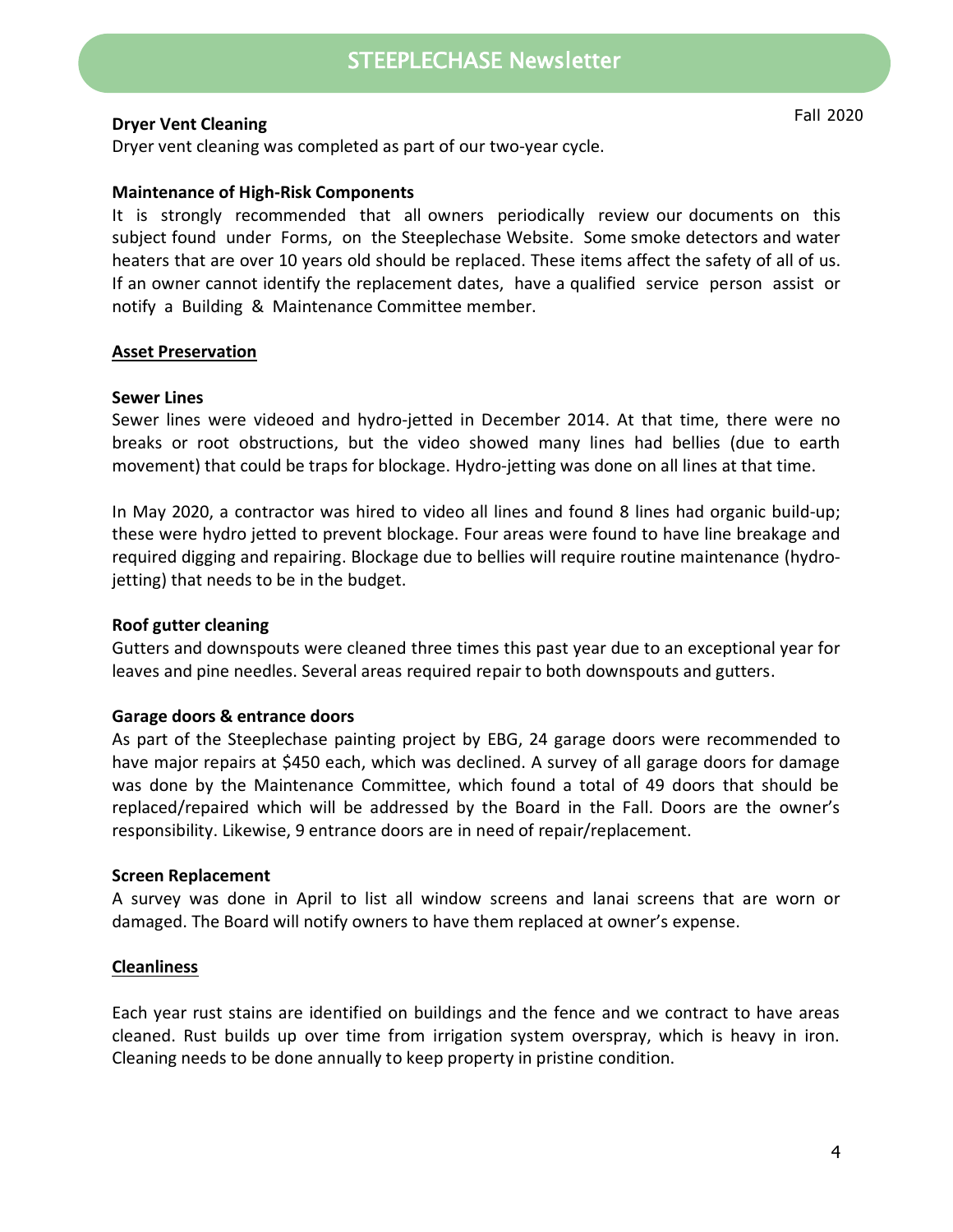The painting project last winter included cleaning the metal roof and applying Roof-A-Cide, which made the appearance look new. It was recommended that we have this chemical applied every two years to eliminate the need for soft cleaning. It costs approximately \$20,000.

This past year, the committee lost 3 of our 5 members. If you would like to help out, please contact Rick or Len.

> *Submitted by Len Hook Len Hook and Rick Elnes Building and Maintenance Committee members and Co-chairs*



Landscape News

The Landscape Committee had a busy summer! We hope seasonal residents will see the results when you return to Naples.

Once the rain started, we refreshed plantings at our front entrance, along the Kings Lake Blvd. fence line and at the mailbox. We also added extra sprinkler heads at the front entrance to help ensure that the new plantings thrive! You should notice extra color from new crotons along the fence line and front entrance, and the hibiscus tree at the mailbox. When we do our winter planting at the front entrance, we plan to choose more colorful annuals.

One of our biggest summer accomplishments was the installation of new landscaping in two courtyards in Buildings C and E, designed with guidance from Greenscapes. These courtyards are part of our long-term plan to refresh our landscape with a more consistent design, more drought and disease resistant plants, and enhanced irrigation. The sprinkler system in these courtyards was replaced with drip irrigation to ensure that all plants receive water as they mature and fill in. These courtyards are "tests" and we welcome feedback from all of you.

We lost several trees this summer, including lakeside. We are still considering options for replanting trees that add interest to the landscape without totally blocking views of the lake. All palm trees on property were trimmed before hurricane season.

Linda Reed and I (along with cleanup help from Don Lasch) spent several hours each week trimming, thinning, and shaping the plantings in our common areas, particularly around the clubhouse. We also worked on several courtyards and outside many of the buildings, moving plants in areas that were overgrown to areas that were bare. Our tropical landscape is in danger of getting overgrown, as our budget does not cover adequate weeding and trimming to keep up with current growth.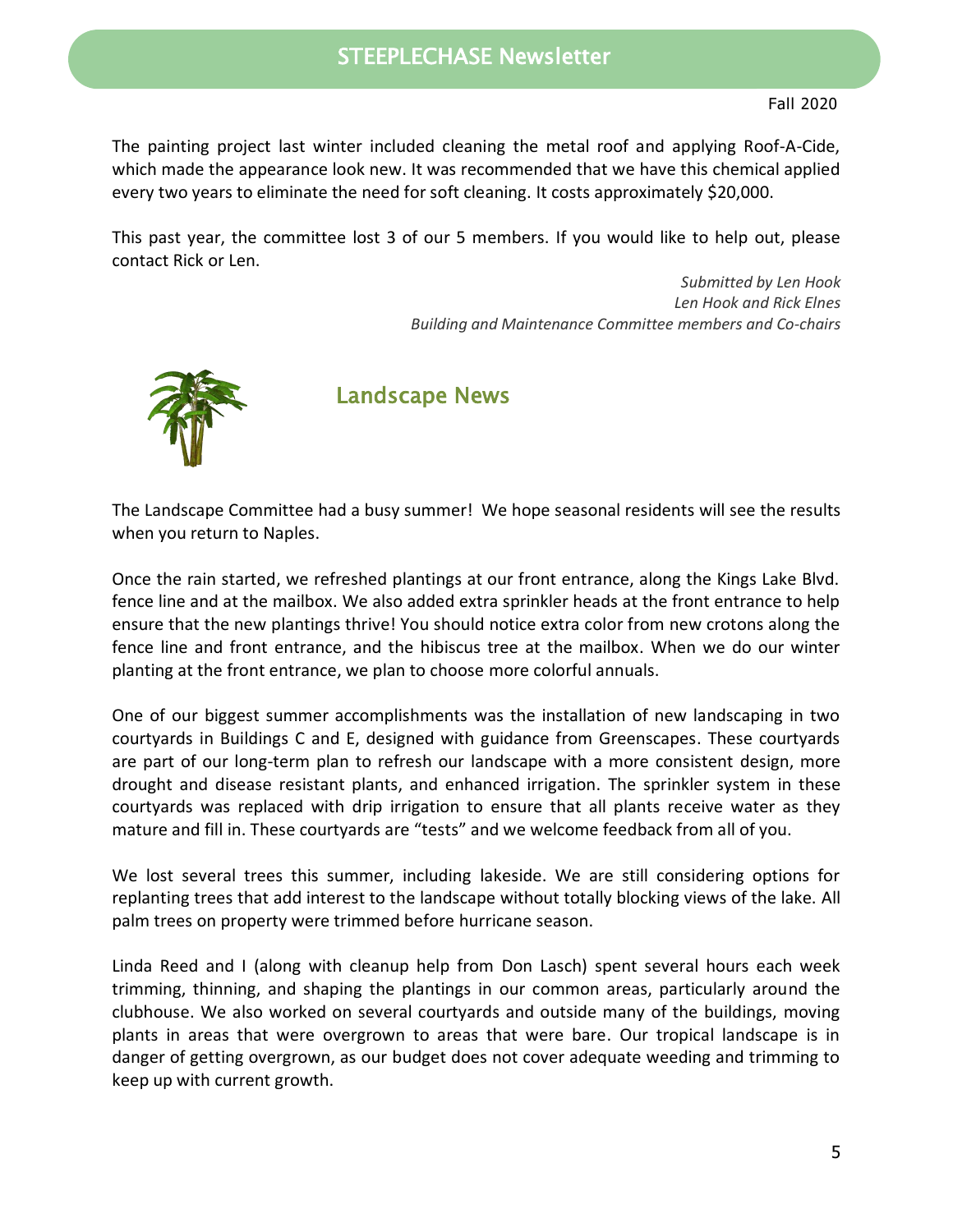We need YOUR help! There are a lot of simple things that residents can do to keep Steeplechase looking beautiful. You're welcome and encouraged to plant annuals around front doors and walkways and in pots (2 per household). Please think in terms of design. Resist purchasing a cute plant that doesn't fit it in with the rest of the plantings around your home. Remember that annuals must be low-growing (under 18 inches), and that they become the property of the Association as soon as they are planted.

- Water and fertilize to keep these plants healthy. Our current irrigation system is inadequate, especially during dry periods. Please water your courtyard. Watering takes only a few minutes and will keep plants from becoming diseased and leggy.
- Avoid placing pots or plants where they will keep shrubs from filling in.
- Avoid planting invasive plants. In the past residents have planted some invasive plants which are currently costing hundreds of dollars to remove.
- Despite recent rains, Naples is still in need of water. We're currently 7 inches under annual rainfall levels.
- Hoses are the responsibility of owners.
- Winter is our dry season, so our plants need extra care.

*Submitted by Sandy Lasch, Chair Committee members: Chris Boudreau, Deb Finamore, Len Hook, Smitty Howarth, Don Lasch, Linda Reed, Javier Suarez*



As of this writing, the pool and spa operations are in good shape. In June the Collier County Department of Health inspector rated the pool "Satisfactory" and no re-inspection date was set. One problem did occur during the summer we noticed the pool heater was off because the breaker was off. Concerned that a malfunction may be tripping the breaker, we called the heater company. Their technician said no malfunction was found; someone must have deliberately turned off the breaker each time. This service call cost us \$98.

No resident should ever turn off pool or spa breakers. If you suspect a malfunction, alert one of the pool Co-Chairs.

Three broken, unrepairable table chairs have been removed from the pool deck furniture. They have not been replaced because the pool maintenance and repair lines are over budget. Adequate seating has been available during the summer, but seating may be tight when seasonal residents return. We hope some money will magically appear in November or December so the chairs may be replaced at that time.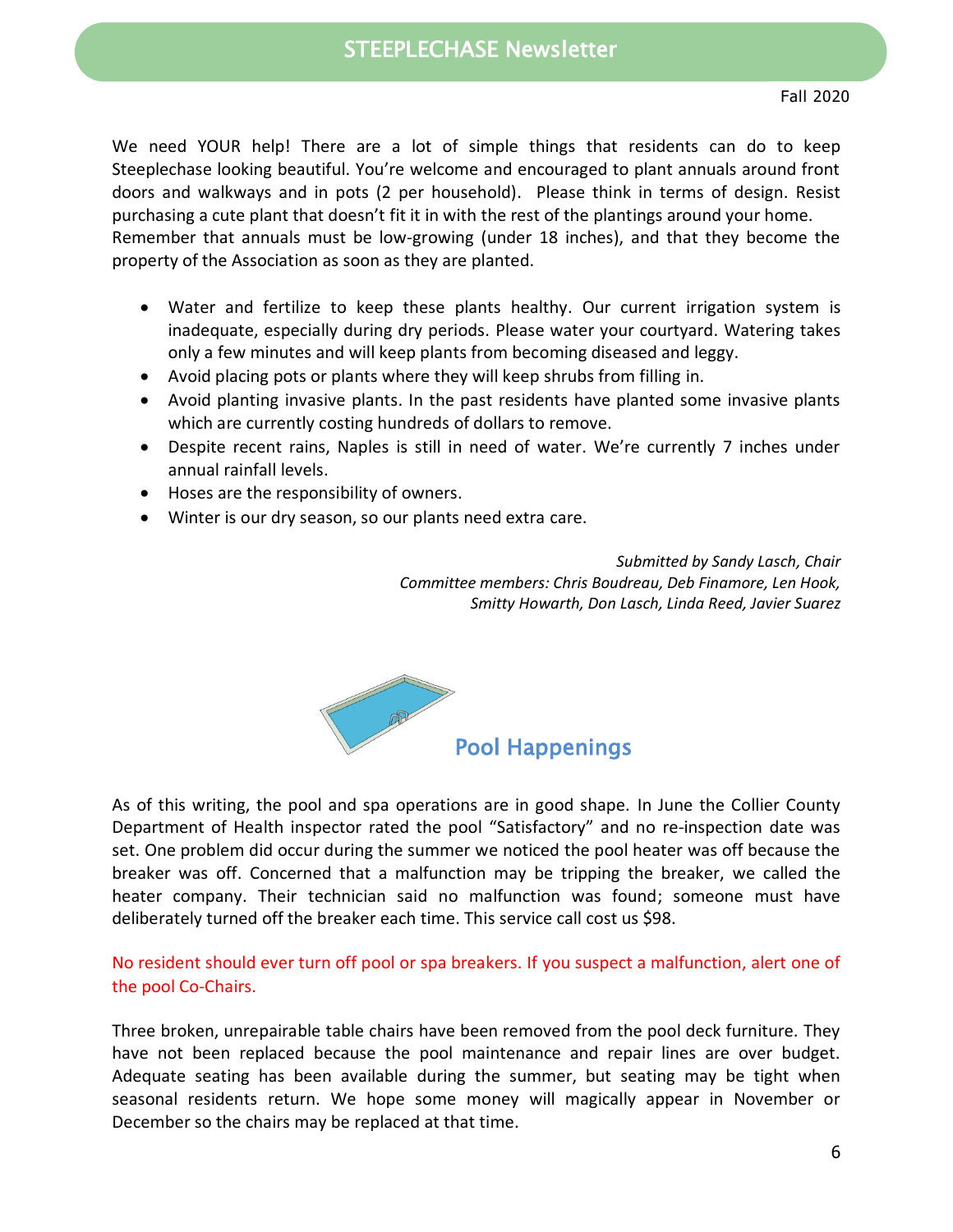Please remember to return chairs to their original location and wind down and secure the umbrellas before you leave the pool area.

**Are you wondering whether the COVID-19 virus can spread through our pool and spa?** According to the Center for Disease Control (CDC) and Florida Department of Health (DOH), "There is no evidence that COVID-19 can be spread to humans through the use of pools and hot tubs. Proper operation, maintenance, and disinfection (e.g., with chlorine and bromine) of pools and hot tubs should remove or inactivate the virus that causes COVID-19." ER Pools properly services and measures our pool and spa three times each week. Another concern may be the spread of COVID-19 from person to person in the pool area. According to the CDC and DOH, "Mass gatherings can expose people to others' respiratory aerosols." Therefore, "Limit interactions if you are 65 or older and have underlying or chronic health conditions: compromised immunity, diabetes or heart or lung disease" and "keep at least 6 feet between you and other people." We encourage everyone to protect themselves and others by following these guidelines. For the time-being we intend to keep our pool and spa open.

I want to extend my gratitude and thanks to everyone who has kept Ralph and me informed of pool and spa issues. You are our eyes and ears.

> *submitted by John Rosenbaum (Co-Chair) Ralph Childs (Co-Chair), Pat Hueter, Arlene Goffredi, Carole Veitch*



### **Emergency Committee**

An example of an emergency is a hurricane warning, including an evacuation advisory or mandate from Collier County officials.

Committee members are volunteers to help in an emergency and are not obligated to stay here during an emergency. KNOW your Emergency Committee rep; see our Website.

During an emergency keep in mind that communication is often difficult, as power and cell phone service likely may be interrupted. The Association will get out a blast email regarding the status of the community as soon as possible.

Please keep in mind that neither the Board, nor any individual, is responsible for your unit. Nor can they ensure that things go as you would like during an emergency. Everyone helping is doing so as a volunteer.

It is essential for YOU to coordinate with your condo watcher when storms are forecast.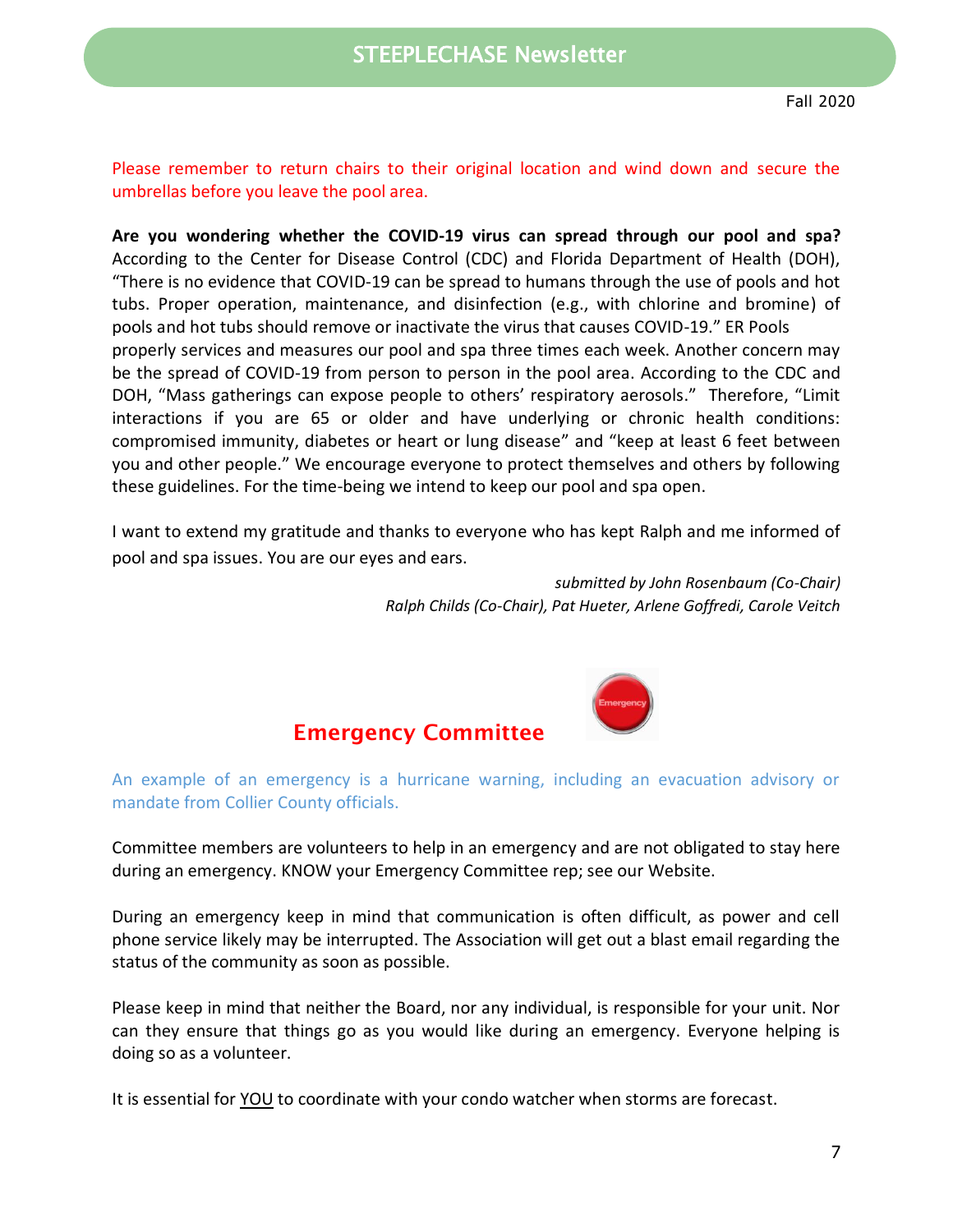If you are in residence when a storm or other emergency is forecast, please inform one of the Committee members by phone or email whether you plan to leave or stay in anticipation of the emergency. Make sure your Emergency Contact form is filed with the Board and up to date.

If a storm is forecast, please help move the pool furniture into the clubhouse without anyone formally organizing it. We all have a vested interest in protecting our commonly owned items from damage.

> *Submitted by Linda Reed, Chair, 402-890-5010 Committee Members: Arlene Goffredi, 239-537-5895; Javier Suarez, 847-502-0205*

# Social Club

Due to the Covid-19 pandemic, no social events or get togethers are scheduled at this time. We will assess lifestyle conditions after the first of the new year.

However, we do want to create a festive atmosphere for the Christmas holiday, so we are planning to put up and decorate the two new Christmas trees we have for the clubhouse and put up lights at our entrance and mail kiosk. Tuesday, December 1, and Wednesday, December 2 are the target dates for these projects. Volunteers are needed and greatly appreciated. Please contact Arlene if you can help out. SEE the bulletin board for details!

*Submitted by Arlene Goffredi, Social Club Chairperson*

# Tributes!

Glenn and Molly Ruoff recently moved to their new house around the corner from Steeplechase on Kings Lake Boulevard. We'd like to thank Glenn for his participation on the Building and Maintenance Committee. His work on behalf of our community was often "silent" but noticeable.

A solid example is the replacement of the cloudy bulletin board windows. No fuss. No trumpets. No announcements. A solid job well done. That's Glenn. Dear friend, we're missing you already. *–Toni*

Glenn never shirked in his contributions to Steeplechase Maintenance Committee and social events. His rallying call was always "Let's Get-er-Done." His knowledge of how to fix things is overpowering. –*Len Hook*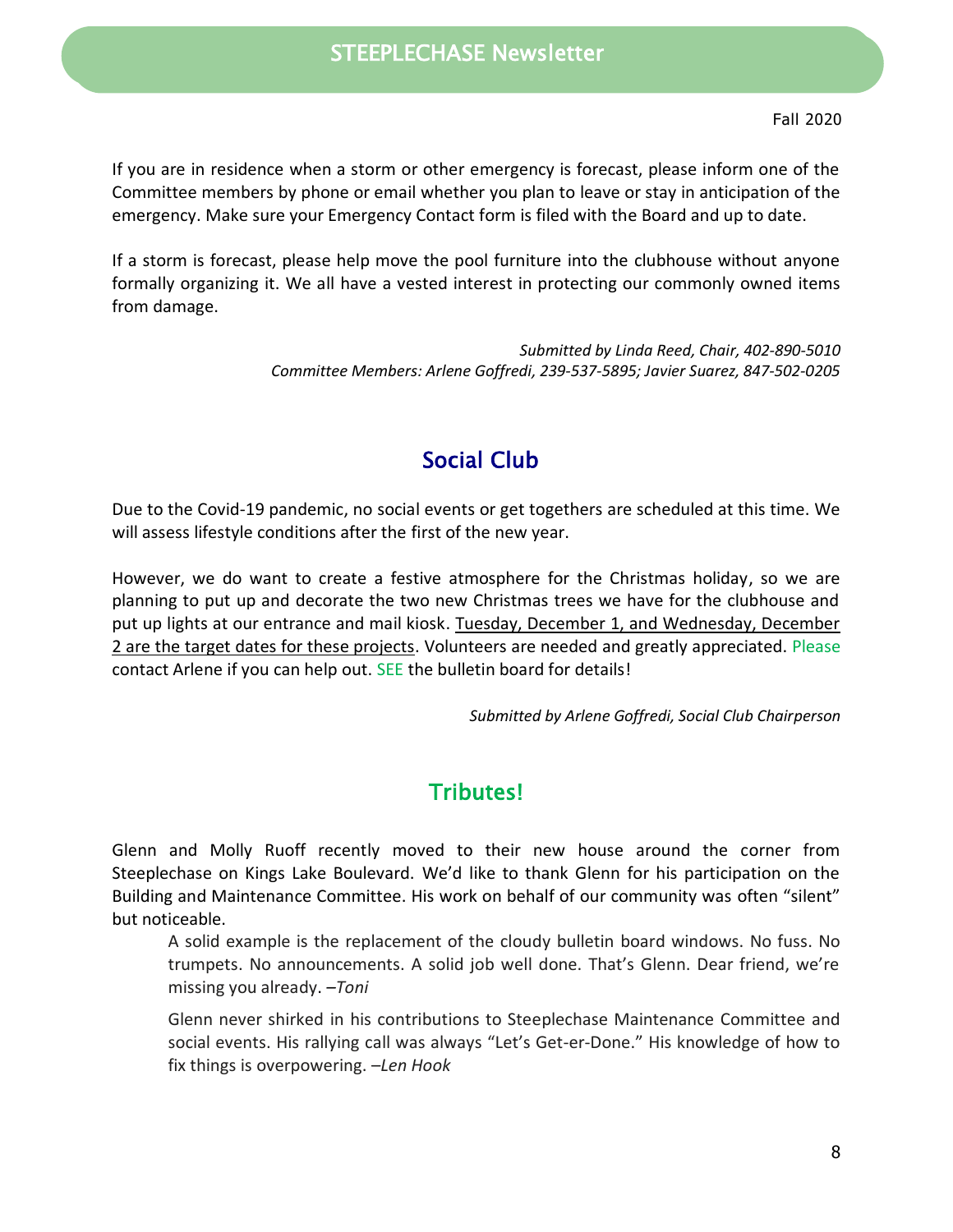Another loss for us this year is the departure of Barbara and Galen Ausloos. They decided to join a retirement community in Naples in the midst of the pandemic. What a challenge! Here are what residents say Galen and Barbara meant to our neighborhood.

"Galen is such a good-natured guy, always willing to help out a neighbor. As a Board Member, I found his input and advice very helpful on many occasions and I relied on him often when I was President. Barbara was a valuable member of the Social Club, offering ideas, help, and making very good coffee." – *Arlene Goffredi*

"I will always think of Galen walking around the property checking on things, especially making sure the walkway lights were lit. He is such an advocate for recycling it made me even more aware. A great gentleman, we miss you and Barbara." –*Pat Hueter*

"Galen is a wealth of knowledge; if anyone knows the ins and outs of Steeplechase it is Galen! Barbara was always there to help set up for the socials and always one of the last to leave." *–Linda Reed*

"Galen, was the best, we need him back !!!!!" *–Ron Connelly*

Many thanks for Galen sharing his knowledge of "How things work and where they are." He was instrumental in the "knowledge base" of the Steeplechase Maintenance Manual that was developed in 2019/2020. –*Len Hook*

"As for me, I'm still calling on Galen's 'institutional' memory." -*Toni*

### **Reminders**

Many recurring questions and issues are covered by documents on our **WEBSITE** at Steeplechasenaples.com. For instance:

- There are forms on the Steeplechase Website for condo renovations (Request to Modify Property), guests (Occupancy When Owner Not Present), Emergency Contact, Insurance, and more.
- A complete set of the Steeplechase Declarations and Rules are on the Website.
- A listing of resident telephone numbers and email addresses for those that have chosen to share them. This list is password protected. If you don't know the password, ask a Board member, please.

**GUESTS:** Anytime you are in residence, guests are permitted without restriction. Guests are permitted twice yearly when you are NOT in residence. See our Declarations on the Steeplechase Website, section 12.2, for information.

**KEYS**: We are all obligated to give a key to our unit, or the access code if we have one, to Guardian. It is recommended by your Board that you give the same to the Board President. This is a safety issue. We are all connected by virtue of living in a condominium, so if something goes wrong in your neighbor's unit which results in yours being damaged while they are away, the